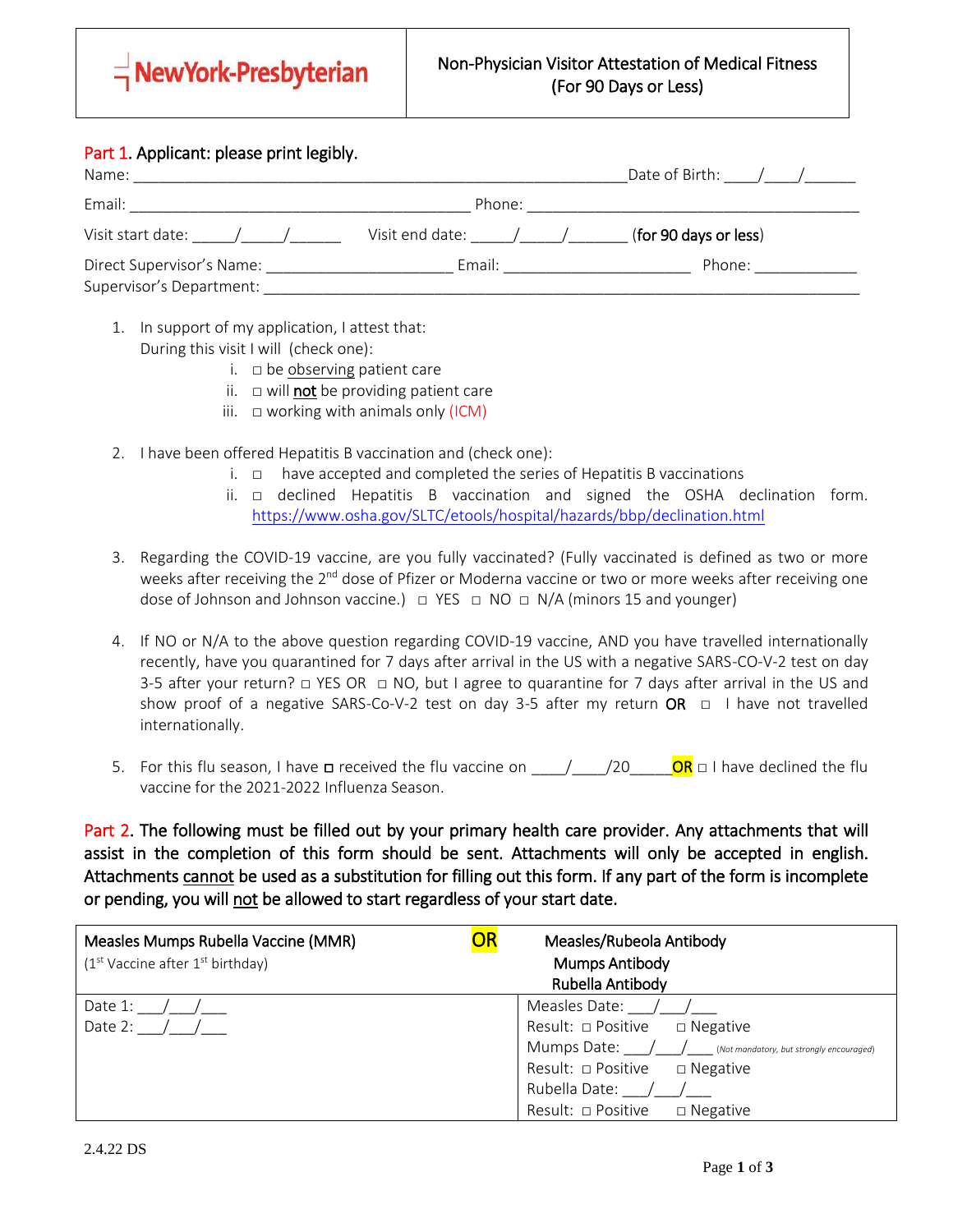| <b>Hepatitis B Antibody</b>                                                                                                                     | Hepatitis B Antigen (within 6 months of                                                                                                                                 |                                          | Hepatitis C Antibody (within 6 months         |  |
|-------------------------------------------------------------------------------------------------------------------------------------------------|-------------------------------------------------------------------------------------------------------------------------------------------------------------------------|------------------------------------------|-----------------------------------------------|--|
| Date: $\frac{1}{\sqrt{1-\frac{1}{2}}}$<br>Result:                                                                                               | scheduled visit start date)<br>Date: $/$ /                                                                                                                              |                                          | of scheduled visit start date)<br>Date: $/$ / |  |
| $\Box$ Positive $\Box$ Negative                                                                                                                 | Result:                                                                                                                                                                 |                                          | Result:                                       |  |
| (If neg., then HBsAg needs to be performed)                                                                                                     |                                                                                                                                                                         |                                          |                                               |  |
| Not needed for ICM visitors                                                                                                                     | $\Box$ Positive $\Box$ Negative<br>$\Box$ Positive $\Box$ Negative<br>(Perform only if HBsAb is negative)<br>Not needed for ICM visitors<br>Not needed for ICM visitors |                                          |                                               |  |
| Varicella Vaccination (2 Vaccines)<br>Not needed for ICM visitors                                                                               | <b>OR</b>                                                                                                                                                               |                                          | Varicella Titer                               |  |
| Date 1: $/$ /                                                                                                                                   |                                                                                                                                                                         | Date: $/$ /                              |                                               |  |
| Date 2: $/$ /                                                                                                                                   |                                                                                                                                                                         | Result: □ Positive                       | $\Box$ Negative                               |  |
|                                                                                                                                                 |                                                                                                                                                                         |                                          |                                               |  |
|                                                                                                                                                 |                                                                                                                                                                         | <b>Tuberculosis Screening</b>            |                                               |  |
|                                                                                                                                                 | May provide either IGRA testing results OR 2 Mantoux TB skin tests                                                                                                      |                                          |                                               |  |
| IGRA or Quantiferon blood test (within 60 days of scheduled visit start date)                                                                   |                                                                                                                                                                         |                                          |                                               |  |
| Date: $\angle$ / $\angle$                                                                                                                       |                                                                                                                                                                         |                                          |                                               |  |
| Result: □ Positive<br>$\Box$ Negative                                                                                                           |                                                                                                                                                                         |                                          |                                               |  |
|                                                                                                                                                 | OR                                                                                                                                                                      |                                          |                                               |  |
|                                                                                                                                                 |                                                                                                                                                                         | 2 Mantoux TB Skin Tests (PPD)            |                                               |  |
| (The 1 <sup>st</sup> test within prior 12 months and the 2 <sup>nd</sup> test within 60 days prior to the scheduled visit start date) <b>OR</b> |                                                                                                                                                                         |                                          |                                               |  |
| present physician documentation of completed latent Tb treatment.                                                                               |                                                                                                                                                                         |                                          |                                               |  |
| PPD #1 (within prior 12 months of scheduled visit start date)                                                                                   | PPD #2 (within 60 days scheduled visit start date)                                                                                                                      |                                          |                                               |  |
| Plant Date: $\frac{1}{\sqrt{1-\frac{1}{2}}}$<br>Read Date (48-72 hours after plant): / /                                                        |                                                                                                                                                                         | Read Date (48-72 hours after plant): / / |                                               |  |
| Result: ________ mm (must be documented as a numerical value)<br>mm (must be documented as a numerical value)  <br>Result: ________             |                                                                                                                                                                         |                                          |                                               |  |
| *If positive, chest x-ray date (must be done after positive test and within prior 12 months of scheduled visit                                  |                                                                                                                                                                         |                                          |                                               |  |
| start date)                                                                                                                                     |                                                                                                                                                                         |                                          |                                               |  |
| Date: /<br>Results:                                                                                                                             |                                                                                                                                                                         |                                          |                                               |  |
|                                                                                                                                                 |                                                                                                                                                                         |                                          |                                               |  |
| Tdap (within the past 10 years)                                                                                                                 |                                                                                                                                                                         |                                          |                                               |  |
| Tdap Date: / / (Not mandatory, but strongly encouraged)                                                                                         |                                                                                                                                                                         |                                          |                                               |  |

\*Medical & occupational history and physical examination were performed, and the examination was of sufficient scope to ensure that the visitor can perform his or her duties without restriction.

| $\sim$<br>$rm \gamma + \gamma$<br>11 I A I<br>101<br>. |  |  |
|--------------------------------------------------------|--|--|
|--------------------------------------------------------|--|--|

\*Please provide additional comments/documentation if there are any medical conditions that may affect the applicant's ability to perform his/her duty. Please write "NA" if not applicable

Confirmation Date: \_\_/\_\_/\_\_ Comments: \_\_\_\_\_\_\_\_\_\_\_\_\_\_\_\_\_\_\_\_\_\_\_\_\_\_\_\_\_\_\_\_\_\_\_\_\_\_